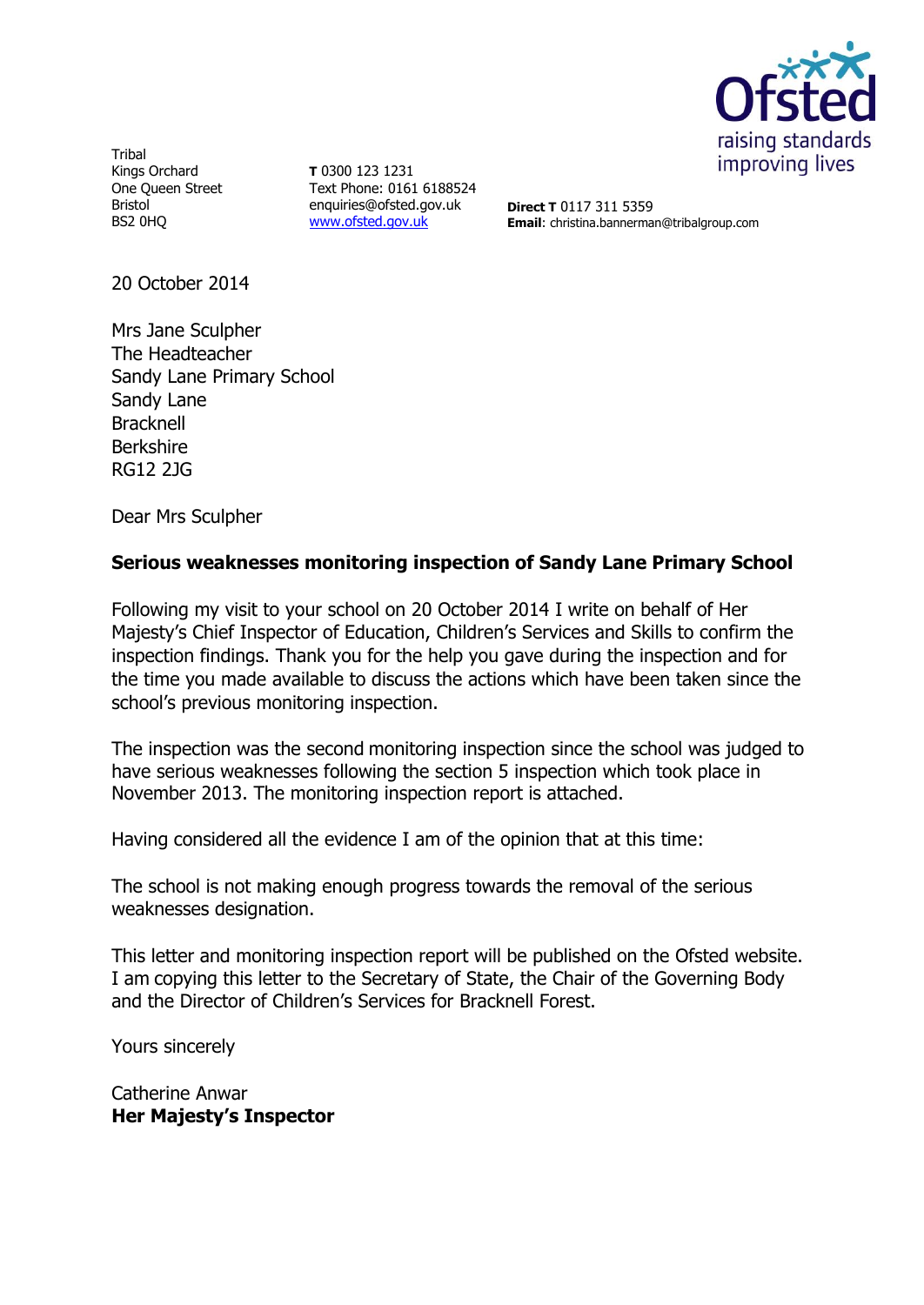# **Annex**



### **The areas for improvement identified during the inspection which took place in November 2013**

- Improve the quality of teaching so that it is consistently good or better by making sure that:
	- − all learning activities are carefully matched to the needs of individual pupils, particularly in mathematics, so that they are always challenging
	- − the teaching of reading, particularly phonics (letters and the sounds they make) is of consistently high quality, as well as the teaching of spelling, punctuation and grammar
	- − weaker teachers observe and learn from the several strong teachers in school.
- Ensure that all groups of pupils in Key Stage 2 achieve highly, especially girls, those eligible for the pupil premium and the most-able, by:
	- − rigorously monitoring and improving the quality of teaching and progress for these groups
	- − increasing pupils' ability to maintain concentration for sustained periods when working
	- − increasing pupils ability to work out what to do when stuck
	- − implementing and monitoring targeted interventions for any pupil or group of pupils who are making less progress than could be expected, particularly those eligible for the pupil premium.
- Take the next steps in improving the school's leadership and management, including governance, by:
	- − embedding the recently revised roles of middle leaders, including that for special educational needs, and narrowing the gap leaders and continue to empower them to impact on the quality of teaching and pupil progress in their teams ensuring that the performance data received by the governors are accurate.
- $\blacksquare$  Improve pupils' attitudes to learning by:
	- − ensuring every lesson is interesting and engaging with activities meeting the needs of every child, regardless of their ability
	- − increasing the resilience of all pupils to increase their ability to work without adult intervention.

An external review of governance, to include a specific focus on the school's use of pupil premium funding, should be undertaken in order to assess how this aspect of leadership and governance may be improved.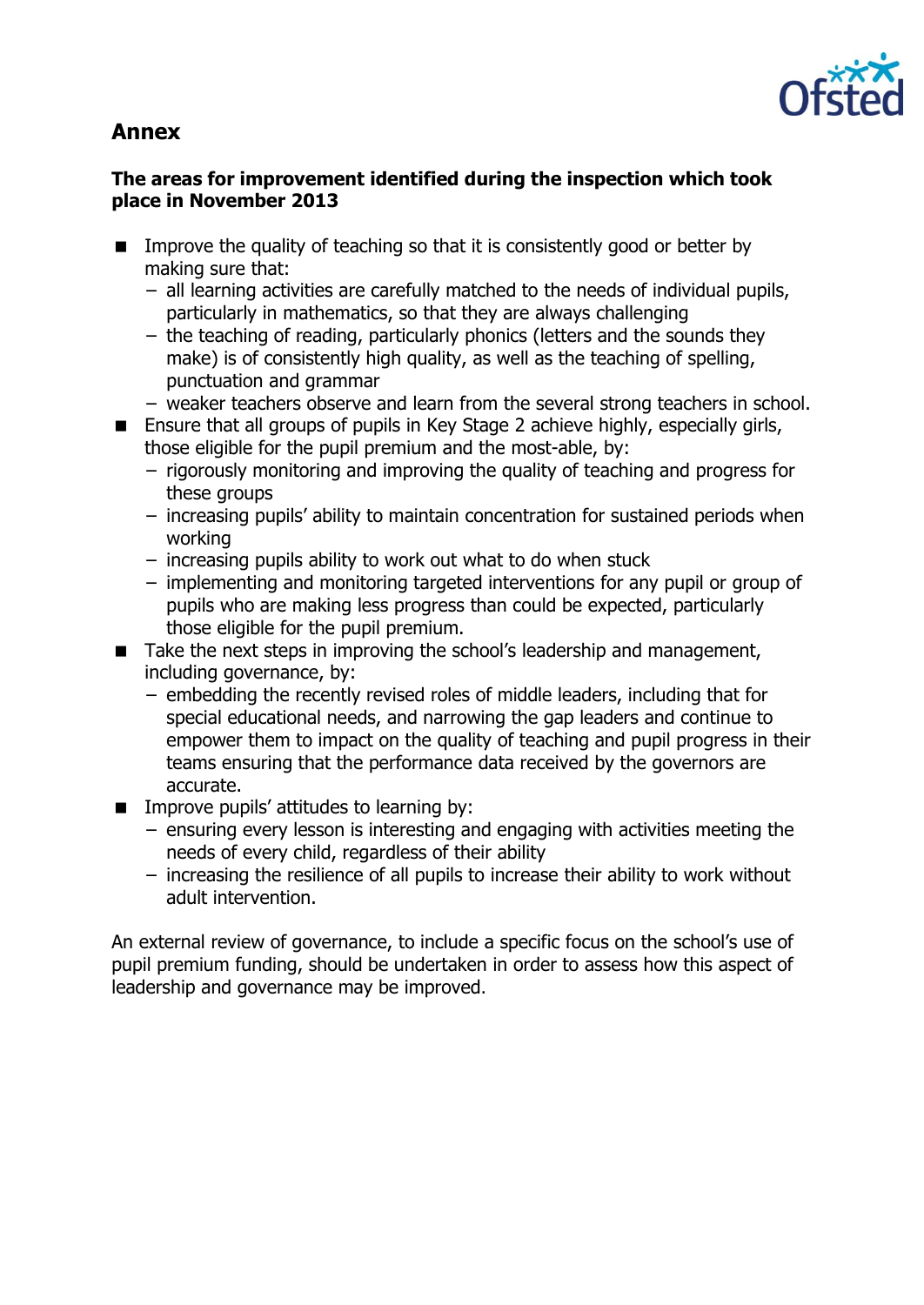

## **Report on the second monitoring inspection on 20 October 2014**

## **Evidence**

The inspector met with the headteacher and deputy headteachers, recently appointed members of the governing body, and a representative from the local authority. Three lessons were observed, and several classrooms were visited with the headteacher. In addition, the inspector met with a group of middle leaders. The inspection considered the progress made by the school since the last monitoring visit, with particular reference to the teaching of phonics and mathematics, the progress of groups of pupils and the strategic leadership of the school.

## **Context**

Since the last monitoring visit 10 teachers have left the school and eight have been appointed. This includes two teachers from a supply agency. Four governors have left the governing body since the summer term, and three new governors have joined. The school is now part of the local Forest Teaching Schools Alliance (FTSA), with particular support offered by the teaching school, Uplands Primary School.

### **The quality of leadership and management at the school**

Actions to bring about rapid improvement have been slow to take effect in several areas.

- The school improvement plan is a useful document. However, actions are not sharply enough prioritised by senior leaders. Leadership roles are not all clear enough, specifically about overall responsibilities, for example in data analysis and evaluation. As a result, there has been limited impact on improving the key areas identified in the last inspection.
- The roles of middle leaders have been usefully refined. New leaders of mathematics and of Years 5 and 6 are now in place. These leaders are being supported by development work through the FSTA, but it is too early to assess what impact they are having on standards in their areas.
- A new leader responsible for narrowing the gap in attainment between disadvantaged pupils and others has recently been put in place. Teachers are now aware of disadvantaged pupils in their groups, but little else has been implemented as yet.
- The ineffective leadership of the governing body is a serious concern. Monitoring of the school's progress is extremely limited and challenge is rarely offered. The governing body is not informed about the chair's communication with the local authority. Information from the school, for example the progress of disadvantaged pupils, critical to the school's improvement, has not been provided clearly enough for governors. The interaction between the school leaders and the governing body is not effective in moving the school forward.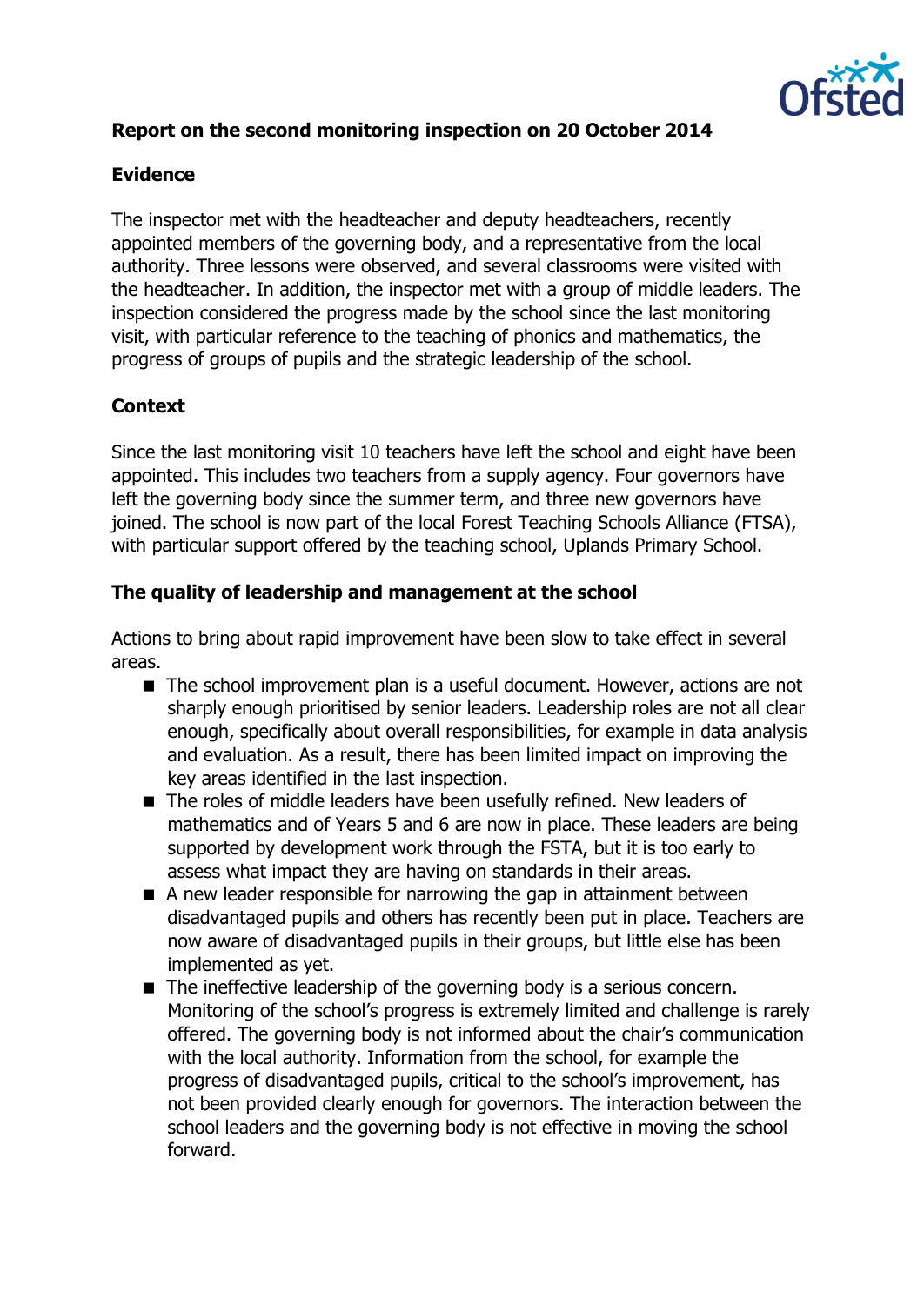

#### **Strengths in the school's approaches to securing improvement:**

- **Pupils in Reception Year are now benefiting from high quality teaching in** phonics because of effective training in this area. Teaching is less secure in other year groups and outcomes for phonics remain lower than those achieved nationally. The teaching of mathematics is showing some signs of improvement, although this is yet to impact significantly on pupils' progress.
- A well-thought-out programme of mentoring and support has been developed for weaker teachers to work with stronger practitioners, both in school and more widely in the FSTA. This is starting to improve the quality of teaching.
- **Pupils'** attitudes to learning have improved significantly because of a more consistent approach by teachers. In Reception, children show exemplary keenness to learn.

### **Weaknesses in the school's approaches to securing improvement:**

- The high level of staff turnover means that much of the training undertaken in the summer term will need to be repeated in order to secure better teaching. The quality of teaching and the marking of pupils' work remain variable. Analysis of the disappointing summer test results for last year's Year 6 pupils revealed leaders' failure to identify inaccurate use of the school's tracking system, as well as weaknesses in teaching. Sensibly two training sessions have already taken place in the effective use of this system and a third session is planned for this term.
- **Pupils in Key Stage 2 do not yet make enough progress. Achievement data** are now secure, and leaders are now using these confidently to provide more support for those pupils who need to catch up with their peers. This has yet to show an impact on progress.
- **Pupils in receipt of additional pupil premium funding (additional government** funding for pupils in receipt of free school meals or looked after by the local authority) and those with special educational needs, still make much less progress than their peers. Despite this, school leaders and governors have not yet given enough priority to tracking or supporting these groups.

#### **External support**

The local authority provides extensive support for the school, but recognises that too little has been achieved. The Management Information Board meets regularly to examine the progress made and offers keen challenge. The local authority has raised and re-directed the level of support. It has brokered the school's membership of the FTSA, now providing useful support for leadership at all levels. Teachers' visits to other schools in the partnership are increasingly beneficial. The local authority has provided support with moderation of teacher assessment, which is now secure. A mathematics consultant is working with the school; mathematics teaching is improving as a result. A local authority governor has very recently joined the governing body, bringing an astute and accurate view of what needs to improve.